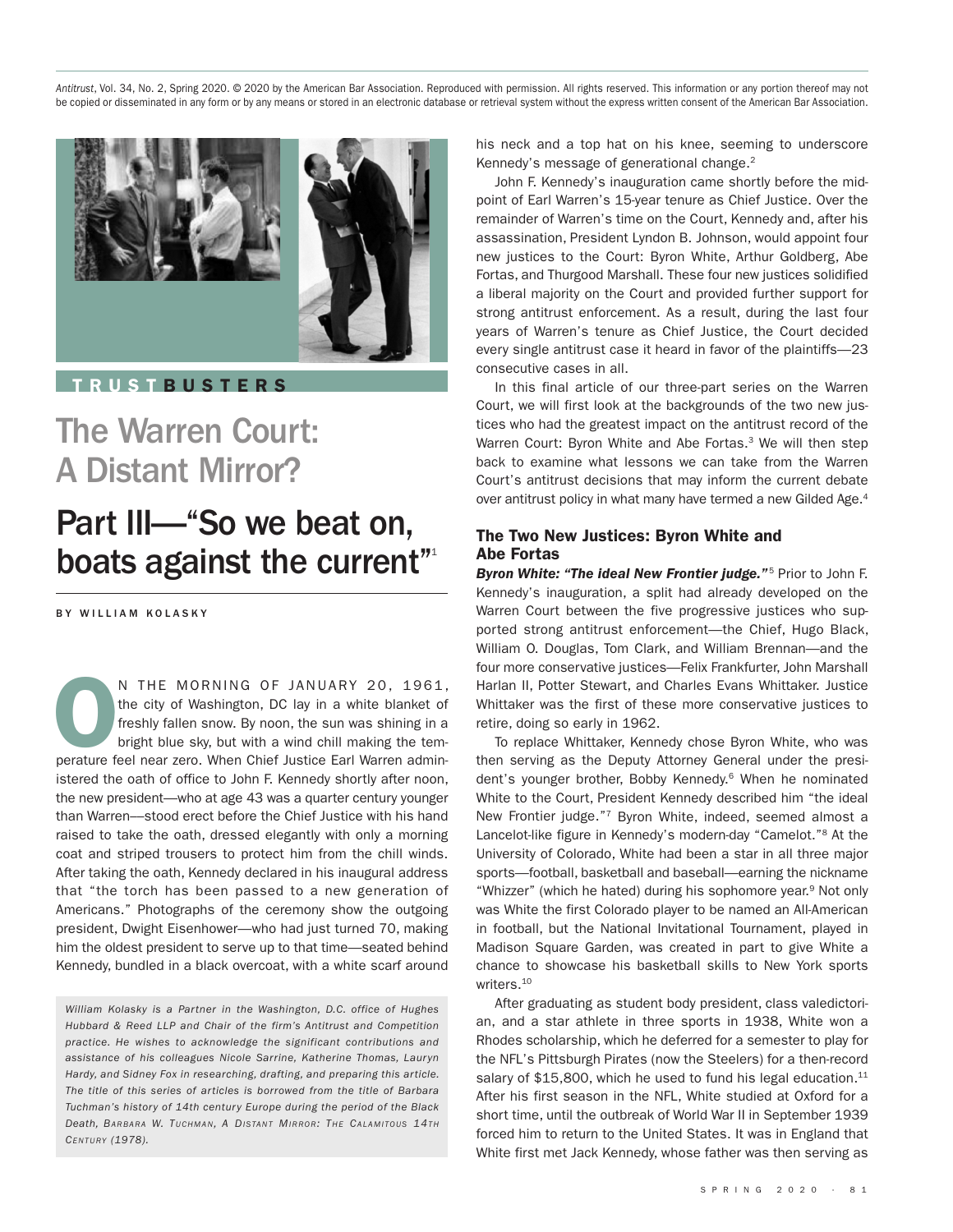the U.S. ambassador to the Court of St. James.<sup>12</sup> After returning to the United States, White enrolled in Yale Law School while continuing to play football in the NFL, now for the Detroit Lions, where he led the league in rushing in 1940 and 1941. White was inducted into the College Football Hall of Fame in 1954.

After Pearl Harbor, White enlisted in the Navy, serving as a naval intelligence officer in the South Pacific where he met his future fellow justice, John Paul Stevens, who was serving there as well. <sup>13</sup> While serving in the Navy, White became reacquainted with Jack Kennedy when he was assigned to write a report on the sinking of PT-109, a torpedo boat Kennedy had commanded, in which he nearly lost his life.<sup>14</sup>

White returned to finish his law degree at Yale after the war, where he again graduated as the valedictorian of his class, this time with the highest grade point average at the school in more than two decades, a remarkable achievement for someone who had played professional football during most of his time there. White went on to clerk for Chief Justice Fred Vinson, making him the first Supreme Court justice to have served as a clerk on the Court. 15

After his clerkship, White returned to Colorado in August 1947 to practice law in Denver. He joined a four-lawyer firm that eventually grew to become Davis Graham & Stubbs—now the third largest firm in Denver, with over 141 lawyers.<sup>16</sup> White's practice there was mostly as a transactional lawyer. He tried only a handful of cases, almost all minor criminal matters, by appointment of the court.<sup>17</sup> White was active in local Democratic politics, but mostly only at the neighborhood level. <sup>18</sup> He did, however, support Jack Kennedy's campaign for president from the beginning, and ended up helping to run his campaign in Colorado. White ultimately became the national chairman of Citizens for Kennedy, a nonpartisan group seeking to attract support from independents and Republicans. White's efforts on Jack Kennedy's behalf led to his appointment to serve as Deputy Attorney General.<sup>19</sup>

From the day Justice Whittaker informed the president in March 1962 that he wished to retire from the Court because of mental exhaustion, Byron White was JFK's first choice to replace Whittaker.<sup>20</sup> Bobby Kennedy was heavily reliant on White to help manage the Department of Justice, and initially resisted White's nomination. <sup>21</sup> The younger Kennedy, therefore, sought to suggest other candidates. He was particularly enamored of the idea of appointing Judge William Hastie of the Third Circuit so that his brother could become the first president to appoint an African-American to the Supreme Court. But Bobby was chastened when he met with Chief Justice Warren to seek his advice. He later recalled that Warren "was violently opposed to having Hastie on the Court," because he was "not a liberal" and would be "opposed to all the measures that we are interested in."<sup>22</sup> With Hastie eliminated from consideration, President Kennedy quickly nominated his own first choice, Byron White.

The President's nomination of White was widely praised, both by lawmakers and editorial writers across the country.<sup>23</sup> His nomination sailed through the Senate Judiciary Committee after a hearing that lasted only 90 minutes, with Senator Philip Hart setting the tone by observing that "this is the first appointment of a player for the Detroit Lions to the Supreme Court."<sup>24</sup> The full Senate confirmed White by a voice vote on a motion for unanimous consent. The entire process took less than a month from the day Whittaker informed the president of his wish to retire.

*Abe Fortas: The Washington insider.* <sup>25</sup> When Felix Frankfurter retired a few months later in 1962, Kennedy appointed his Secretary of Labor, Arthur Goldberg, to what at the time was viewed as the "Jewish seat" on the Court. <sup>26</sup> Goldberg had earned Kennedy's gratitude by successfully mediating a labor dispute between U.S. Steel and the steelworkers union, in which he pressured the union to agree to a "non-inflationary" wage increase with an implicit understanding that the steelmakers would also hold prices steady.<sup>27</sup> When U.S. Steel announced a 3.5 percent price hike two weeks later, quickly followed by the other major steel producers, President Kennedy had Bobby Kennedy convene a grand jury to investigate the steel executives. Acting at the Attorney General's direction, FBI agents called executives at their homes at 3 a.m., tapped their phones, and subpoenaed their bank accounts and tax records. Under the threat of criminal prosecution, the steelmakers "capitulated and agreed to rescind the price increase[s]".28

For Goldberg, the first in his family to go to college, an appointment to the Supreme Court was the dream of a lifetime. Unfortunately, his tenure on the Court proved to be short. After Lyndon B. Johnson became president on November 22, 1963, following Kennedy's assassination, LBJ wanted to find a place on the Court for his long-time friend and consigliore, Abe Fortas.<sup>29</sup> Believing the country was not ready for a Supreme Court with two Jewish justices, Johnson felt the only way to put Fortas on the bench was to push Goldberg off it. Johnson therefore offered Goldberg the UN ambassadorship with Adlai Stevenson's death in July 1965. In trying to persuade Goldberg to accept, Johnson appealed to his sense of patriotic duty as a former OSS officer during World War II and led Goldberg to think he might pick him to be his running mate in 1968.<sup>30</sup> The tactic worked: Goldberg agreed to make room for Fortas, hoping that by doing so he might be able to persuade Johnson not to get too deeply enmeshed in Vietnam—something he was unable to do.

Fortas, like White, had graduated from Yale Law School, where he had compiled a record almost as impressive as White's, finishing near the top of his class and serving as editor-in-chief of the *Yale Law Journal*. <sup>31</sup> While a student, Fortas caught the eye of three of the school's best-known professors: Jerome Frank, William O. Douglas, and Thurman Arnold, all of whom went on to hold senior positions in New Deal agencies and played important roles in advancing Fortas's career.

After Fortas graduated from Yale in June 1933, Jerome Frank brought him to Washington to work with him at the Agricultural Adjustment Administration.<sup>32</sup> Two years later, Fortas returned to New Haven to teach at Yale, where his new wife and future law partner, Carolyn Agger, was still a student.<sup>33</sup> While there, Fortas commuted back and forth to Washington to work on a study with his former professor, William Douglas, who was then serving as an SEC commissioner. When Douglas became the chair of the Commission in 1937, he brought Fortas back to Washington full-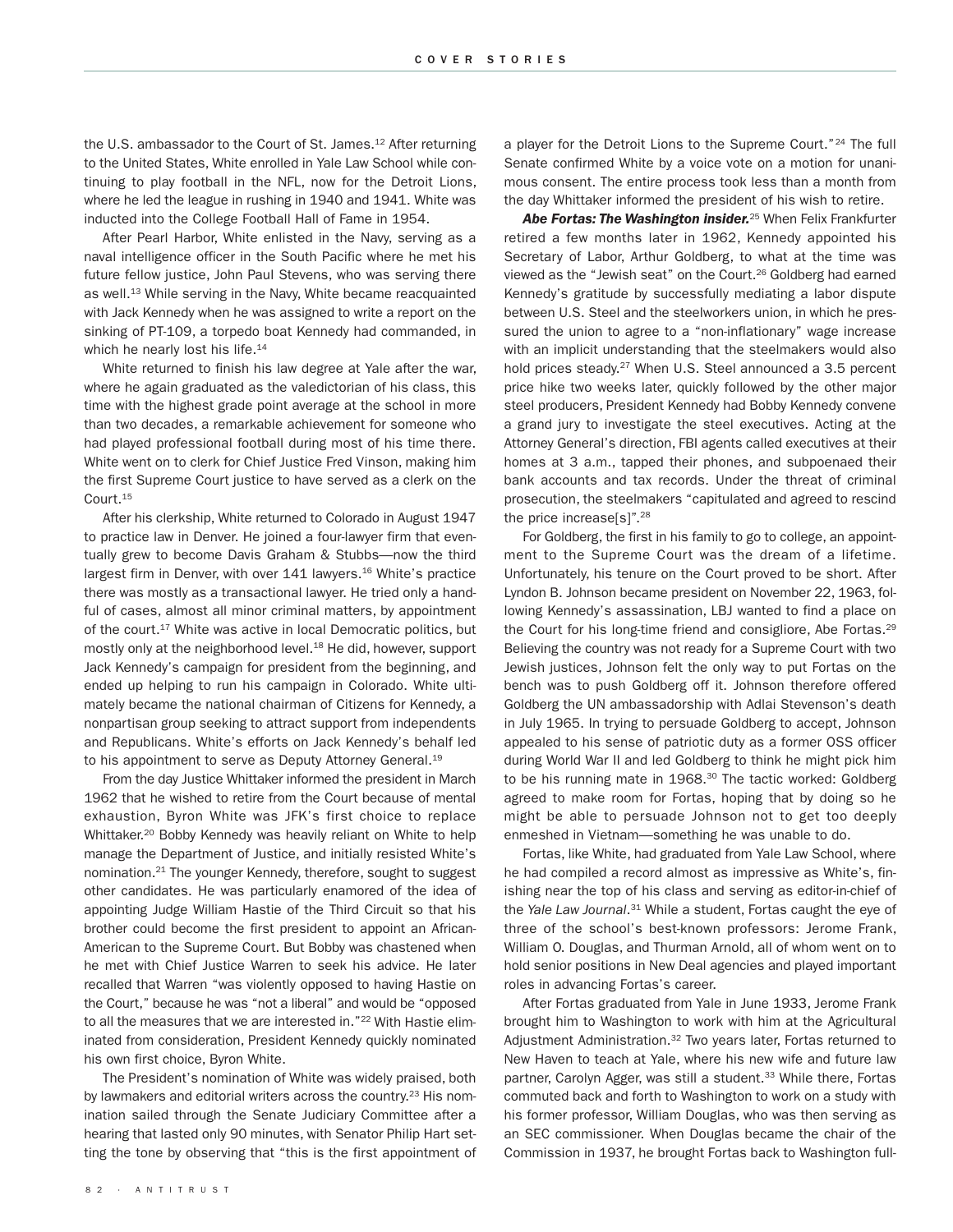**While Byron White and Abe Fortas had always seemed the best and the brightest in all they had done, they managed to write what many now view as four of the worst U.S. antitrust opinions ever.**

time to serve as assistant director of the SEC's Public Utilities Division.<sup>34</sup> Then, in 1939 when he was appointed to the Court, Douglas helped Fortas find a new position at the Department of Interior, where he stayed until the end of World War II, serving for the last five years as the Department's Under Secretary.<sup>35</sup>

After he left Interior, Fortas reunited with the third of his Yale professors, Thurman Arnold, to form a new law firm, Arnold & Fortas, which became Arnold, Fortas & Porter when Paul Porter joined them one year later.<sup>36</sup> For the next two decades, Fortas served as the de facto managing partner of the firm.<sup>37</sup> Over this period, Fortas developed a reputation both as a quintessential Washington insider and as a skilled litigator with a remarkable record of success in litigating against the government, particularly in antitrust cases.

In 1965, when President Johnson offered to name him to the Court to replace Goldberg, Fortas tried to decline the offer—in part because it represented a substantial cut in salary.<sup>38</sup> After spending weeks trying to convince Fortas to reconsider, Johnson finally forced Fortas's hand by asking him to come to the White House for a press conference Johnson had called to announce that he was sending 50,000 more troops to Vietnam. When Fortas arrived, Johnson told Fortas he was also going to announce that he was appointing Fortas to the Court, telling him "if those fifty thousand individuals could sacrifice for their country, Fortas could too."39 Feeling he had no choice, Fortas accompanied Johnson to the press conference, although he later claimed, "To the best of my knowledge and belief, I never said yes."40

As things turned out, Fortas might have been better off had he said no. Just three years later, when Earl Warren wrote to Johnson in June 1968 that he intended to resign from the Court, Johnson insisted—against the advice of his advisers—on nominating Fortas to replace Warren as the Chief Justice and an old Texas crony, Homer Thornberry, to fill Fortas's seat as an associate justice. <sup>41</sup> Confident of their ability to retake the White House in the fall election, Republican senators objected to a lame duck president filling two seats on the Court during his last few months in office. They mounted a serious effort to block Fortas's nomination, in which they were joined by most Democratic senators from southern states, who were upset at the Warren Court's civil rights record. 42

During the Labor Day recess, the opponents to Fortas's nomination uncovered evidence contradicting his testimony at his nomination hearings denying that he had continued serving as an adviser to LBJ while on the Court. <sup>43</sup> They also found that Paul

Porter had helped Fortas supplement his Supreme Court salary by securing funding from their firm's large corporate clients to pay Fortas the "exorbitant sum" of \$25,000 annually for teaching a summer law seminar at American University. <sup>44</sup> Armed with this evidence, the opponents threatened to filibuster when Fortas's nomination reached the Senate floor. Realizing they did not have the votes to override a filibuster, Johnson and Fortas agreed to withdraw his nomination. 45

Seven months later, revelations emerged that, as a justice, Fortas had received \$20,000 for speeches from the family foundation of a former client under investigation for stock fraud. Facing potential criminal prosecution for not disclosing these payments during his confirmation hearings, Fortas resigned from the Court in May 1969.<sup>46</sup> To compound his disgrace, the younger partners at the firm he had founded refused to take him back and dropped his name from the firm, which then became simply Arnold & Porter. <sup>47</sup> President Johnson summed it up well when he said, following Fortas's resignation: "I made him take the justiceship. In that way I ruined his life."48

*"The Best and the Brightest."* It may be unfair, but in terms of their resumes and the antitrust opinions they wrote for the Warren Court, one cannot help but be reminded of David Halberstam's classic book about the Kennedy-Johnson foreign policy team (in particular, Robert S. McNamara and McGeorge Bundy) whose brilliance and hubris resulted in the U.S. stumbling into an unwinnable war in Vietnam to which he gave the ironic title, *The Best and the Brightest*. <sup>49</sup> While Byron White and Abe Fortas had always seemed the best and the brightest in all they had done, they managed to write what many now view as four of the worst U.S. antitrust opinions ever. 50

*Utah Pie v. Continental Baking Co.* <sup>51</sup> In *Utah Pie*, the Court, in an opinion by Justice White, held that the three defendants—all large national companies—had violated the Robinson-Patman Act by selling frozen pies at discriminatorily low prices in Salt Lake City, as compared to their other markets. The Court's decision provoked an immediate round of criticism.

The first to weigh in was Ward Bowman, an economist who taught with Robert Bork at Yale.<sup>52</sup> In an article appearing shortly after the *Utah Pie* decision was issued, Bowman accused the Court of converting the antitrust laws, which were "designed to promote competition," into laws that "hamper the competitive process."<sup>53</sup> Bowman explained that the local price cuts in question had been a response to the entry of a new competitor, Utah Pie, which had substantially undercut the defendants' prices. While the defendants' price reductions had initially enabled them to recapture a large share of the market, Utah Pie's share had later rebounded and its sales and profits actually increased after it further reduced its own prices in response. <sup>54</sup> To Bowman, this was just the type of price competition the antitrust laws should encourage because it had served to increase output and reduce prices to the benefit of consumers.

So what happened after the Court's decision? As those of us who were practicing law at the time can remember, *Utah Pie* engendered more than two decades of antitrust litigation in which plaintiffs rushed to court accusing their larger rivals of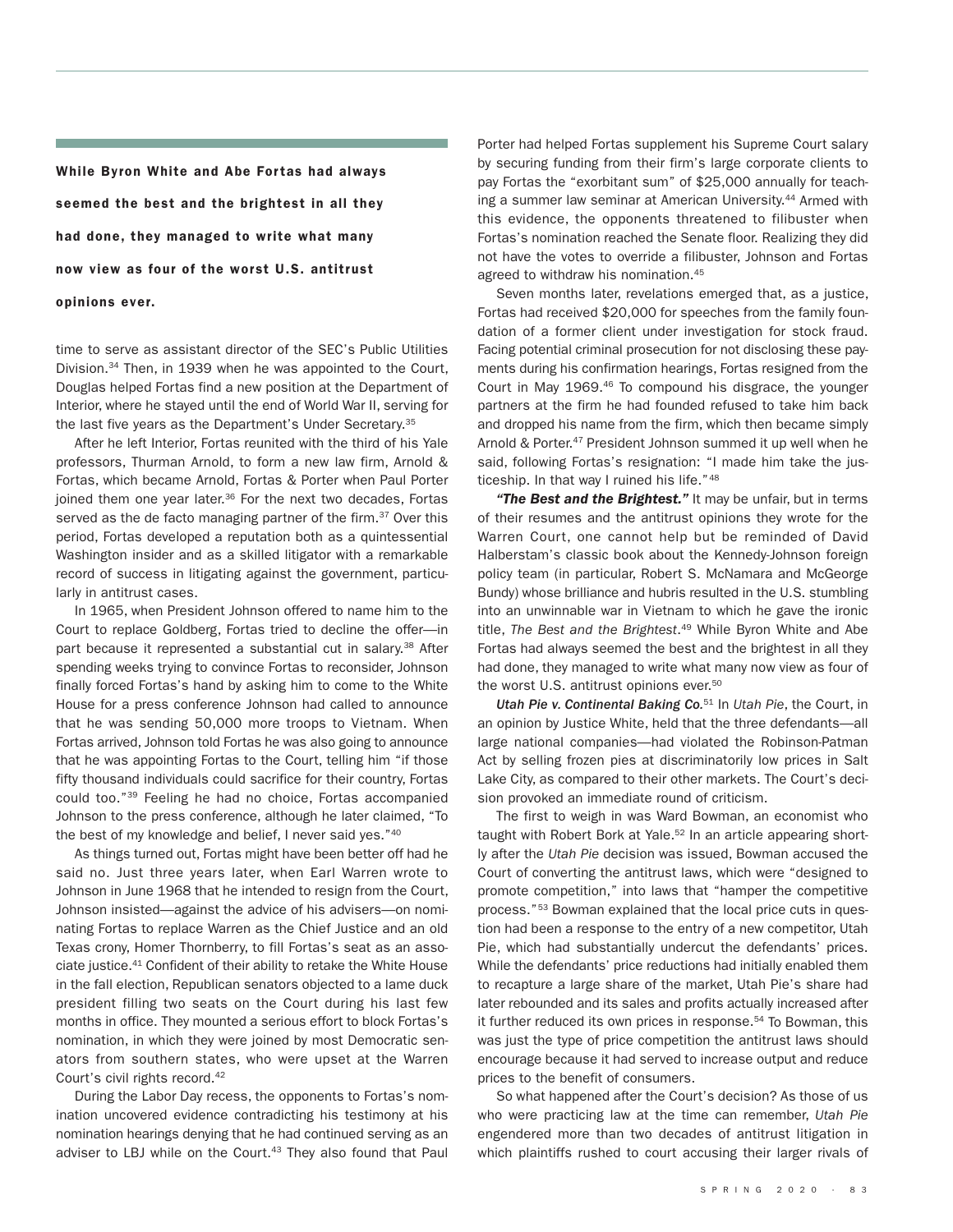"predatory pricing." This, in turn, led to an equally large wave of scholarly articles proposing that the courts use a cost-based test under which a plaintiff would be required to show that a defendant's allegedly predatory prices were below some measure of its costs in order not to chill price competition altogether. 55

Over the next 20 years, the lower courts struggled with these issues until the Supreme Court finally put this debate to rest in 1993 with its decision in *Brooke Group*, in which it essentially overruled *Utah Pie*. <sup>56</sup> Since that decision, no plaintiff has been able to win a predatory pricing case and what had been a flood of litigation was reduced to a trickle before drying up altogether.

But what happened on the ground in Salt Lake City? Well, the decision in *Utah Pie* outlived the plaintiff. Despite having won in the Supreme Court, Utah Pie began to lose sales again after its victory until it went out of business in 1972. <sup>57</sup> The frozen pie market in Salt Lake continued, however, to be highly competitive, with two of the three defendants continuing to be active, and with at least four local frozen pie makers and several other large national frozen pie makers entering the market after the Supreme Court's decision. 58

*Albrecht v. Herald Co.* <sup>59</sup> In *Albrecht*, another opinion by Justice White, the Supreme Court held vertical maximum resale price maintenance agreements per se illegal. The case arose when one of the two daily newspapers in St. Louis, *The Globe-Democrat*, terminated a dealer because it had violated the ceiling the paper had set on the prices its distributors—each of which had an exclusive territory—could charge their customers.<sup>60</sup>

Again, the Court's decision was criticized almost from the day it was decided, this time for not having recognized that "a newspaper had a legitimate interest in subscribers not being overcharged by local monopoly deliverers."61 These criticisms continued for three full decades until 1998, when the Supreme Court finally overruled *Albrecht* in *State Oil v. Khan*, <sup>62</sup> holding that maximum resale price maintenance could no longer be treated as per se unlawful, but needed to be evaluated under the rule of reason.

Over those three decades, *Albrecht* had perverse, but entirely predictable, real-world consequences. It caused many newspapers to move away from their pre-existing system of independent distributors and replace them with agents who would sell the papers at whatever price the publisher set.<sup>63</sup> To the extent the decision was driven by a desire to protect the freedom of the distributors, it had the opposite effect—putting many of the distributors out of business or forcing them to become mere agents of the newspapers.

*United States v.Arnold Schwinn & Co.* <sup>64</sup> In *Schwinn*, the Court, in an opinion by Justice Fortas, held that the vertical territorial restraints Schwinn had imposed on the resale of its bicycles by its distributors were per se illegal, while holding that identical restraints imposed on distributors who were acting as its agents in the direct sale of its products were not. In explaining this difference in treatment, Fortas pointed to what he referred to as "the ancient rule against restraints on alienation,"65 but made no effort to explain why this distinction still made sense from an antitrust perspective.

As with Justice White's opinions in *Utah Pie* and *Albrecht*, Justice Fortas's opinion in *Schwinn* was harshly criticized almost from the day it was issued, with the critics arguing that vertical non-price restraints are generally procompetitive because they provide an incentive for distributors to promote a manufacturer's products and should therefore be evaluated under the rule of reason, not condemned as per se unlawful.<sup>66</sup> Citing several of these articles, the Supreme Court, in an opinion by Justice Lewis Powell, overruled *Schwinn* just ten years later in *GTE Sylvania*, 67 making it "perhaps the shortest lived Supreme Court precedent in the century-plus history of the Sherman Act."<sup>68</sup>

Unfortunately, before the Court's decision in *GTE Sylvania*, Schwinn had already stopped selling bicycles through independent distributors and had constructed four regional warehouses from which bicycles could be sent to local distributors acting as its agents.<sup>69</sup> As a result, many former Schwinn distributors went out of business and others began distributing other brands. These new warehouses and distribution systems cost Schwinn millions of dollars at a time when it faced growing competition from foreign manufacturers. For that and other reasons, Schwinn saw its market share continue to shrink over the next two decades, until it declared bankruptcy in 1992.<sup>70</sup>

*United States v. Sealy, Inc.* <sup>71</sup> Decided the same day as *Schwinn*, *Sealy* involved what we would today view as an efficiency-enhancing joint venture. Since the beginning of the 20th century, Sealy had built a national footprint by licensing independent mattress manufacturers to make and sell mattresses under the Sealy name and trademark, while also making them shareholders.<sup>72</sup> By the time the government filed its action, Sealy had 30 manufacturer-licensees who collectively owned almost all of the company's stock. Sealy's license agreements required its licensees to follow standards promulgated by Sealy and assigned each one an exclusive territory in which they were allowed to sell Sealy brand mattresses at specified resale prices but prohibited them from selling outside that territory. The licensees were free, however, to make and sell mattresses not bearing the Sealy name without any such restrictions.

The government challenged this arrangement, alleging that it was a per se illegal horizontal price fixing and market allocation agreement because the licensees could have, but for these restrictions, competed with one another in selling Sealy mattresses. In a short opinion by Justice Fortas, the Court agreed, holding the restraints per se illegal because "they gave to each licensee an enclave in which it could and did zealously and effectively maintain resale prices, free from the danger of outside incursions."73

In *The Antitrust Paradox*, then-Yale law professor Robert Bork argued that the record showed that the primary purpose of this entire arrangement was to enable geographically dispersed mattress manufacturers to create a uniform product they could advertise and sell nationally.<sup>74</sup> The restraints Sealy imposed on its licensees, he argued, were designed to give them an incentive to make the investments necessary to manufacture mattresses to Sealy's specifications and to promote the sale of its mattresses without fear that another licensee would free ride on their efforts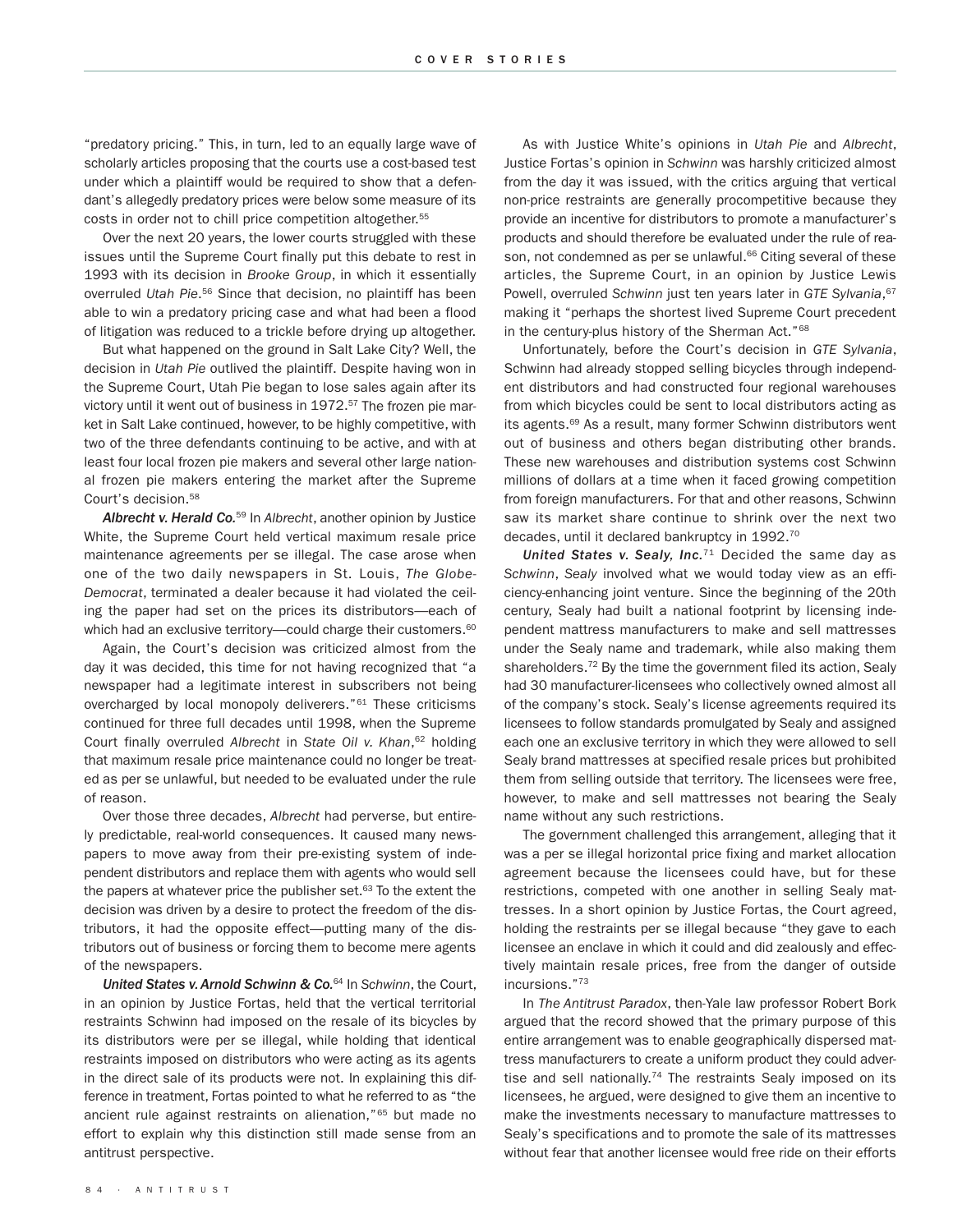by undercutting them on price.<sup>75</sup> Their purpose, he maintained, could not have been to charge monopoly prices because there were many competing brands of mattresses and Sealy had only a small share of the market. <sup>76</sup> Therefore, he concluded, the alleged restraints should have been reviewed under the rule of reason, not condemned as per se illegal.<sup>77</sup>

Again, it is revealing to look at what happened after the Court's ruling in *Sealy*. After losing in the Supreme Court, Sealy revised its licensing agreement in 1968. The new licensing agreement gave each licensee an "area of primary responsibility," but permitted them to sell Sealy mattresses outside that area so long as it paid a higher royalty to Sealy on those sales.<sup>78</sup>

Sealy's largest licensee, the Ohio Mattress Company, filed an antitrust suit against Sealy in 1971, alleging that Sealy's revised licensing agreement still operated as a per se illegal horizontal market allocation agreement. The lower courts agreed, awarding Ohio Mattress \$77 million in damages and enjoining Sealy from enforcing its challenged license restraints.<sup>79</sup> Unable to come up with the \$77 million award, Sealy agreed to be acquired by Ohio Mattress.<sup>80</sup> Once more, it is hard to see how forcing Sealy to be restructured in this manner, with all its smaller licensees forced to sell their interests to Sealy's largest licensee, increased competition or otherwise protected either small business or local ownership.

### **"Boats Against the Current"**

We discuss these four cases not to disparage Justices White and Fortas for having written the opinions, but as a reminder of what could happen if we were to depart from the consumer welfare standard the courts have used to decide antitrust cases for the last four decades, since the Supreme Court first endorsed that standard in 1979 in *Reiter v. Sonotone*. <sup>81</sup> What is most striking about all four opinions is the complete absence of any discussion of the issues from an economic perspective. Instead, these four opinions reflected what until then had been the usual approach of the courts in antitrust cases of deciding them in the common law tradition, in which what mattered most was how courts had decided similar cases in the past, without engaging in any serious analysis of the likely effects of the conduct at issue on competition.

As a further example of this failure to consider the likely economic effects of the conduct at issue, we examine in this section what happened as a result of the highly restrictive policy the Warren Court adopted toward horizontal and vertical mergers in its decision in *Brown Shoe* in 1962, <sup>82</sup> and its later merger decisions over the rest of Earn Warren's tenure as Chief Justice.<sup>83</sup> What we find is that despite the Warren Court's highly restrictive merger decisions, the 1960s experienced what one historian has called "the third and greatest merger movement to that time in U.S. history," during which 9,400 corporations were absorbed into other companies.<sup>84</sup> But, whereas most mergers during the period when the Celler-Kefauver amendments were adopted in 1950 had been either horizontal or vertical, the vast majority in the 1960s were conglomerate mergers in which there was no direct horizontal or vertical overlap between the merging firms.<sup>85</sup>

This conglomerate merger wave led to an increase in economic concentration much greater than that which had led to the enactment of the Celler-Kefauver amendments to Section 7. By 1968, nearly half of all manufacturing assets were controlled by only 87 companies.<sup>86</sup> This conglomerate merger wave often created companies that were too large and too diverse to be managed efficiently, but not too large to fail. As measured by stock market returns, conglomerate firms, in general, badly underperformed the market as a whole in the late 1970s and early 1980s.<sup>87</sup> Therefore, during the 1980s there was a reverse "wave of deconglomeration."<sup>88</sup> The general view now is that the conglomerate merger wave was "'almost certainly the biggest collective error ever made by American business,' a 'colossal mistake' that had left American industry uncompetitive relative to international rivals."89

For me, this unintended consequence of the Warren Court's too-restrictive merger policy is personal. My hometown, Springfield, Vermont, was a victim of the conglomerate merger wave.

Springfield sits on the west bank of the Connecticut River, which separates Vermont and New Hampshire, midway between Brattleboro and White River Junction. When I grew up there in the 1950s and 1960s, Springfield was a prosperous machine tool center in what was then known as Precision Valley.<sup>90</sup> A town of just 10,000, it was home to three successful machine tool companies: Jones & Lamson, Fellows Gear Shaper, and Bryant Chucking Grinder. All three were locally owned; together, they produced nearly 10 percent of all machine tools manufactured in the United States, employing more than 3,000 people. In addition to a large unionized blue-collar work force, Springfield also had a large whitecollar community made up largely of engineers and executives at the three factories and had excellent schools that produced nearly as many National Merit Finalists as the high schools in Burlington, Vermont—a city more than six times its size.<sup>91</sup>

That all began to change in 1958, when the smallest of the three companies, Bryant Chucking Grinder, was acquired by a large national conglomerate, Ex-Cell-O, based in Highland, Michigan.<sup>92</sup> Six years later, in 1964, Jones & Lamson, the largest of the three, was acquired by another large conglomerate, Textron, headquartered in Providence, Rhode Island.<sup>93</sup> Ten years later, in 1974, the last of the three, Fellows Gear Shaper, was acquired by Emhart Corporation, a multinational conglomerate headquartered in Farmington, Connecticut.<sup>94</sup>

When sales started declining in the mid-1970s, all three conglomerates stopped investing in R&D and instead began moving production lines out of Springfield to non-union states in the South. <sup>95</sup> By 1990, the three companies had largely ceased machine tool production in Springfield, leaving their large facilities as decaying remnants of what had once been a thriving industry. Today, Springfield's population is less than half what it was in 1960, and it has among the highest unemployment, poverty, and opioid addiction rates in the state.<sup>96</sup>

#### **Reflections from a Distant Mirror**

So what can we learn from looking back a half-century later on the Warren Court? The main lesson is the one D.H. MacGregor,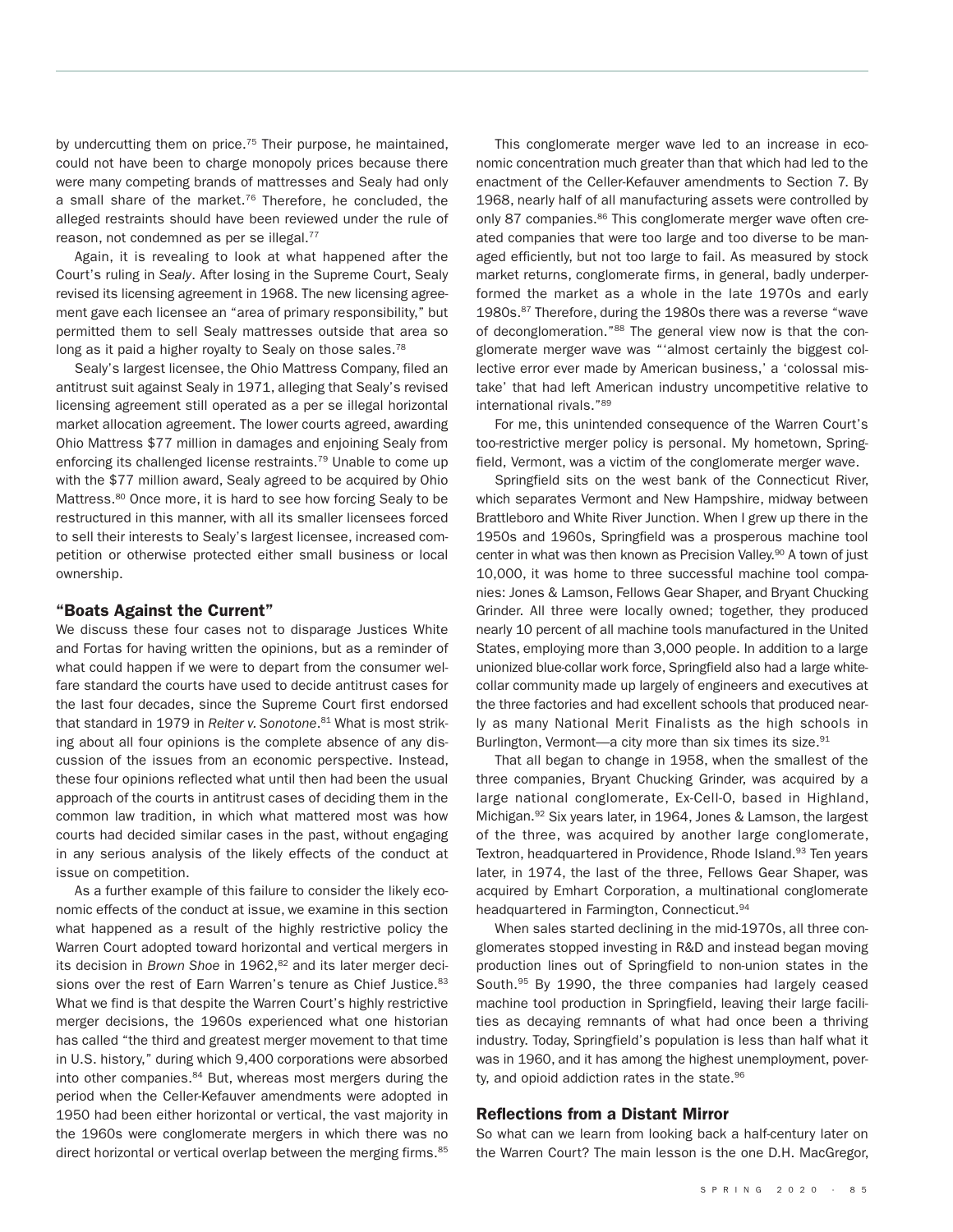an early disciple of Alfred Marshall, tried to teach us more than a century ago in 1906: "If there are economic tendencies, the state cannot prevent, although it can harass, them."<sup>97</sup> For that reason, trying to use the antitrust laws to resist powerful economic trends is, as F. Scott Fitzgerald wrote in the final sentence of *The Great Gatsby*, like "boats against the current, borne ceaselessly back into the past"—a past that can never be recaptured.

As we have already seen, the Warren Court's efforts to use the antitrust laws to preserve an "economic way of life" with "fragmented industries and markets" and "viable, small, locally owned" businesses would probably have been futile even if Robert Bork had never been born.<sup>98</sup> The economic forces pushing towards larger business units and greater concentration in the middle of the last century were just too strong. Much of what the Warren Court accomplished by its effort to use the antitrust laws to resist these trends was to force companies into alternative arrangements, some of which—such as conglomerate mergers turned out to be affirmatively harmful to the American economy. Using the antitrust laws to try "to preserve a way of life" composed of small businesses with local owners proved to be as futile as King Canute trying to hold back the waves, and may have ended up doing more harm than good. Not unlike Gatsby's efforts to win Daisy back from Tom Buchanan.

This is not to say that we should not be worried about the growing concentration in our economy and the evidence that it is causing Americans to pay higher prices for goods and services, slowing down innovation and new entry, and contributing to increased inequality, as well as to the hollowing out of towns like Springfield.<sup>99</sup> We now have several recent reviews of merger retrospectives that have raised serious questions about whether our merger policy has become too relaxed.<sup>100</sup> We should take these studies seriously, but in deciding how to address this issue, we also need to learn from the Warren Court experience so that we do not over-correct.

- <sup>1</sup> F. SCOTT FITZGERALD, THE GREAT GATSBY 193 (Scribner 2018) (1925) ("So we beat on, boats against the current, borne back ceaselessly into the past.").
- <sup>2</sup> Kennedy, too, had worn a top hat to the ceremony, but had removed it before taking the oath of office and delivering his Inaugural Address.
- <sup>3</sup> The other two justices the two Democratic Presidents appointed, Arthur Goldberg and Thurgood Marshall, both served on the Warren Court only briefly, during which neither wrote any opinions in antitrust cases.
- <sup>4</sup> *See, e.g.*, SUSAN CRAWFORD, CAPTIVE AUDIENCE: THE TELECOM INDUSTRY AND MONOPOLY POWER IN THE NEW GILDED AGE (2013); TIM WU, THE CURSE OF BIGNESS: ANTITRUST IN THE NEW GILDED AGE (2018).
- <sup>5</sup> For an excellent book-length biography of Byron White, see DENNIS J. HUTCHINSON, THE MAN WHO ONCE WAS WHIZZER WHITE (1998).
- <sup>6</sup> *See* Linda Greenhouse, *Byron R. White, Longtime Justice and a Football Legend, Dies at 84*, N.Y. TIMES (Apr. 16, 2002), https://www.nytimes.com/ 2002/04/16/us/byron-r-white-longtime-justice-and-a-football-legenddies-at-84.html.
- <sup>7</sup> HUTCHINSON, *supra* note 5, at 322.
- <sup>8</sup> *See, e.g.*, ROBERT DALLEK, CAMELOT'S COURT: INSIDE THE KENNEDY WHITE HOUSE 422 (2013). The comparison is generally attributed to President Kennedy's widow, Jacqueline Kennedy, who was a fan of the Lerner & Loewe musical then playing on Broadway, entitled *Camelot*. *See* Ben Zimmer, *Jackie*

*Started the Legend of JFK 'Camelot'*, WALL ST. J. (Nov. 22, 2013), https://www.wsj.com/articles/jackie-started-the-legend-of-jfk-8216 camelot8217-1385176031. The musical's closing song ends with a lyric many of us who were alive when Kennedy was assassinated still often sing to ourselves before we go to sleep: "Don't let it be forgot, that once there was a spot, for one brief, shining moment, that was known as Camelot." *Id.*

- <sup>9</sup> *See* HUTCHINSON, *supra* note 5, at 35, 85.
- <sup>10</sup> *See* Charles Lane & Bart Barnes, *Longtime Justice Byron White Dies*, WASH. POST (Apr. 16, 2002), https://www.washingtonpost.com/archive/politics/ 2002/04/16/longtime-justice-byron-white-dies/a5c2335a-81d8-4eb4- 8696-1cc061a8b9f0/.
- <sup>11</sup> *See* HUTCHINSON, *supra* note 5, at 85.
- <sup>12</sup> *See* Lane & Barnes, *supra* note 10.
- <sup>13</sup> *See id.*
- <sup>14</sup> The event was later made into a movie, entitled *PT-109*, starring Cliff Robertson as the future president, *PT-109* (Warner Bros. 1963), https:// en.wikipedia.org/wiki/PT\_109. The movie was released in June 1963, just five months before Kennedy's assassination in November of that year.
- <sup>15</sup> *See* Greenhouse, *supra* note 6. Justice John Paul Stevens clerked on the Court for Justice Wiley Rutledge two terms later, in 1947–48, giving the two of them something else in common. JOHN PAUL STEVENS, THE MAKING OF A JUSTICE 58 (2014). Not surprisingly, the two became each other's closest friends on the Court. *Id.* at 98.
- <sup>16</sup> *See* HUTCHINSON, *supra* note 5, at 224–26; *see also* James Rodriguez, *2019 Largest Denver-Area Law Firms*, DENVER BUS. J. (Dec. 10, 2019), https:// www.bizjournals.com/denver/subscriber-only/2019/01/25/2019-largestdenver-area-law-firms.html.
- <sup>17</sup> The only antitrust case White worked on was *Loew's v. Cinema Amusements* in 1954, in which he represented local plaintiffs in a nationwide antitrust suit brought by Thurman Arnold on behalf of independent movie theater operators who alleged that the major studios were channeling premium films to affiliated exhibitors. *See* HUTCHINSON, *supra* note 5, at 26.
- <sup>18</sup> *See id.* at 232–33.
- <sup>19</sup> For an excellent account of White's time as Deputy Attorney General, *see id.* at 232–62; *see also* NICHOLAS KATZENBACH, SOME OF IT WAS FUN: WORKING WITH RFK AND LBJ 29–48 (2008).
- <sup>20</sup> *See* HUTCHINSON, *supra* note 5, at 311.
- <sup>21</sup> *See id.* at 316.
- <sup>22</sup> *Id.* at 314.
- <sup>23</sup> *Id.* at 322–23.
- <sup>24</sup> *Id.* at 330.
- <sup>25</sup> For an excellent book-length biography of Abe Fortas, *see* LAURA KALMAN, ABE FORTAS: A BIOGRAPHY (1990).
- <sup>26</sup> The only Jewish Supreme Court Justices prior to Goldberg were Louis Brandeis, appointed by President Wilson; Benjamin Cardozo, appointed by President Hoover; and Felix Frankfurter, appointed by President Roosevelt.
- <sup>27</sup> Theodore P. Kovaleff, *The Two Sides of the Kennedy Antitrust Policy,* 37 ANTITRUST BULL. 35, 45 (1992).
- <sup>28</sup> Carl Hittinger & Tyson Herrold, *Presidential Powers and Antitrust Politics: Part One*, LEGAL INTELLIGENCER (July 28, 2017), https://www.antitrustadvo cate.com/2017/07/31/presidential-powers-and-antitrust-politics-part-one/.
- $29$  In his successful race for the Senate in 1948, Johnson, who was a New Deal liberal, fought a bitter contest for the Democratic nomination with a conservative former governor of Texas, Coke Stevenson. After Johnson's narrow victory in the Democratic primary, Stevenson obtained a temporary restraining order from a district judge in Texas forbidding the Democratic Party from placing Johnson's name on the ballot as the Democratic nominee because of Johnson's alleged "vote stealing." After failing to persuade the Fifth Circuit to stay the district court's TRO, Fortas, with help from several other former New Dealers, persuaded Justice Hugo Black to grant a stay, after which the Fifth Circuit set aside the injunction altogether, opening the way for Johnson to win the general election easily in what was then a heavily Democratic state. From that point on, Fortas remained a close friend and advisor to Lyndon Johnson, up to and after Johnson became president. *See* KALMAN, *supra* note 25, at 200–02.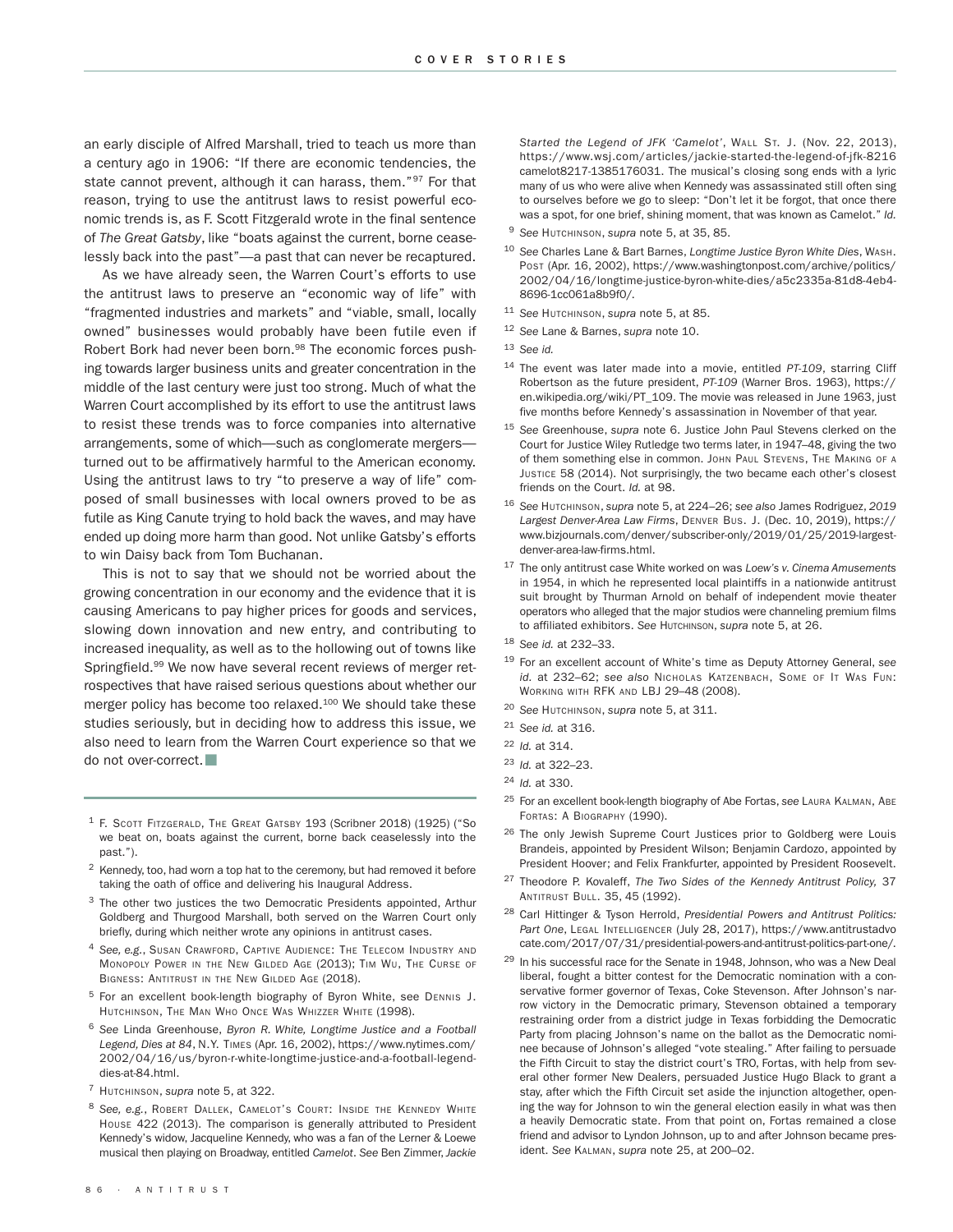- <sup>30</sup> *See* BRAD SNYDER, A WELL-PAID SLAVE: CURT FLOOD'S FIGHT FOR FREE AGENCY IN PROFESSIONAL SPORTS 87 (2006).
- <sup>31</sup> *See* KALMAN, *supra* note 25, at 23–25.

<sup>32</sup> *Id.* at 27–28.

<sup>33</sup> *Id.* at 47–48.

<sup>34</sup> *Id.* at 61.

- <sup>35</sup> *Id.* at 91.
- <sup>36</sup> *Id.* at 125–26; William Kolasky, *Thurmond Arnold: An American Original*, ANTITRUST, Summer 2013, at 89, 94–95.
- <sup>37</sup> *See* NORMAN DIAMOND, A PRACTICE ALMOST PERFECT: THE EARLY DAYS AT ARNOLD, FORTAS & PORTER 89 (1997).

<sup>38</sup> *See* KALMAN, *supra* note 25, at 244.

<sup>39</sup> *Id.*

<sup>40</sup> *Id.*

- <sup>41</sup> *Id.* at 327–28.
- <sup>42</sup> *Id.* at 329–33.
- <sup>43</sup> *Id.* at 337–39, 351.
- <sup>44</sup> *Id.* at 326–27, 351–53. That annual stipend would be the equivalent of nearly \$68,000 in current dollars. At the time, \$25,000 was the equivalent of two-thirds of his annual salary as a Supreme Court Justice and was nearly as much as a U.S. senator's salary of \$30,000. *Judicial Compensation*, United States Courts, 2019, https://www.uscourts.gov/judges-judgeships/ judicial-compensation; *Senate Salaries Since 1789*, United States Senate, 2019, https://www.senate.gov/artandhistory/history/common/briefing /senate\_salaries.htm.
- <sup>45</sup> KALMAN, *supra* note 25, at 355–56.
- <sup>46</sup> *Id.* at 370–76.
- <sup>47</sup> *Id.* at 380–82; *see also* DIAMOND, *supra* note 37, at 281–82.
- <sup>48</sup> KALMAN, *supra* note 25, at 376.
- <sup>49</sup> DAVID HALBERSTAM, THE BEST AND THE BRIGHTEST (1972); *see* Frank Rich, *The Brightest Are Not Always the Best*, N.Y. TIMES (Dec. 6, 2008), https:// www.nytimes.com/2008/12/07/opinion/07rich.html.
- <sup>50</sup> *See, e.g.*, ROBERT BORK, THE ANTITRUST PARADOX: A POLICY AT WAR WITH ITSELF 210 (1978); James Clasper, *Worst US Antitrust Decisions . . . Ever—* Part Two, GLOBAL COMPETITION REV. 19, 23 (2005).
- <sup>51</sup> 386 U.S. 685 (1967).
- <sup>52</sup> Ward Bowman was also the co-author with Robert Bork of an article that appeared in *Fortune* magazine in 1963 entitled *The Crisis in Antitrust*. *See* Robert H. Bork & Ward S. Bowman, Jr., *The Crisis in Antitrust*, FORTUNE, Dec. 1963, at 138.The article was highly critical of the Warren Court's antitrust decisions and later became the first chapter in *The Antitrust Paradox*.
- <sup>53</sup> Ward S. Bowman, Jr., *Restraint of Trade by the Supreme Court: The* Utah Pie *Case*, 77 YALE L.J. 70, 70 (1967).
- <sup>54</sup> *See id.* at 71.
- <sup>55</sup> *See, e.g.*, Phillip E. Areeda & Donald F. Turner, *Predatory Pricing and Related Practices Under Section 2 of the Sherman Act*, 88 HARV. L. REV. 697, 715 (1967).
- <sup>56</sup> *See* Brooke Group Ltd. v. Brown & Williamson Tobacco Corp., 509 U.S. 209 (1993). In *Brooke Group*, the Court adopted a price-cost test, in which a plaintiff must prove both that (1) the defendant's prices were below its average variable cost and (2) the defendant was likely to be able to recoup any losses it suffered during the alleged period of predation. *Id.* at 222–24.
- <sup>57</sup> *See* Kathleen E. McDermott, *Whatever Happened to . . .* Utah Pie, ANTITRUST, Fall 1994, at 42, 44; Kenneth G. Elzinga & Thomas F. Hogarty, Utah Pie *and the Consequences of Robinson Patman*, 21 J.L. & ECON. 427, 428 (1978).
- <sup>58</sup> *See* McDermott, *supra* note 57, at 44.
- <sup>59</sup> 390 U.S. 145 (1968).
- <sup>60</sup> *Id.* at 147–48.
- <sup>61</sup> Clasper, *supra* note 50, at 23.
- <sup>62</sup> 522 U.S. 3, 3 (1997).
- <sup>63</sup> *See, e.g.*, Paschall v. Kansas City Star Co., 727 F.2d 692, 694 (8th Cir. 1984) (en banc) (reversing district court order enjoining the *Kansas City Star* from terminating its contract carriers and replacing them with its own delivery agents); Newberry v. The Washington Post Co., 438 F. Supp. 470, 483–84 (D.D.C. 1977) (denying injunction seeking to prohibit the *Washington Post* from converting its distribution from a system of independent distributors to a system of sales agents on which it could impose territorial, customer, and price restraints).
- <sup>64</sup> 388 U.S. 365 (1967).
- <sup>65</sup> *Id.* at 380.
- <sup>66</sup> *See* Warren S. Grimes, *From* Schwinn *to* Sylvania *to Where? Historical Roots of Modern Vertical Restraints*, *in* ANTITRUST STORIES 145, 158 (Eleanor M. Fox & Daniel A. Crane eds., 2007). *See, e.g.*, Donald Baker, *Vertical Restraints in Times of Change: From White to Schwinn to Where?*, 44 ANTITRUST L.J. 537, 537, 543 (1975); Richard A. Posner, *Antitrust Policy and the Supreme Court: An Analysis of the Restricted Distribution, Horizontal Merger and Potential Competition Decisions*, 75 COLUM. L. REV. 282, 295 n.50 (1975); Thomas E. Kauper, *The "Warren Court" and the Antitrust Laws: Of Economics, Populism, and Cynicism*, 67 MICH. L. REV. 325, 331 (1968).
- <sup>67</sup> Continental T.V., Inc. v. GTE Sylvania Inc., 433 U.S. 36 (1977). For an excellent article on the factors that contributed to the Court's decision to overrule *Schwinn* so soon after it was decided, see Andrew Gavil, *A First Look at the Powell Papers:* Sylvania *and the Process of Change in the Supreme Court*, ANTITRUST, Fall 2002, at 8.
- <sup>68</sup> Grimes, *supra* note 66, at 145. Justice White, who had not participated in *Schwinn*, presumably because the case was brought by the Justice Department while he was Deputy Attorney General, concurred in the Court's decision. He agreed that Sylvania's territorial restraints should be upheld under the rule of reason, but disagreed that this decision required overruling *Schwinn*, arguing that the two cases could be distinguished because Sylvania had "an insignificant market share" when it adopted those restraints, whereas Schwinn still had a leading share of bicycle sales in the United States. *GTE Sylvania*, 433 U.S. at 59 (White, J., concurring).
- <sup>69</sup> *See* Grimes, *supra* note 66, at 160.
- <sup>70</sup> *See id.*
- <sup>71</sup> 388 U.S. 350 (1967).
- <sup>72</sup> *Id.* at 351–52.
- <sup>73</sup> *Id.* at 356.
- <sup>74</sup> *See* BORK, *supra* note 50, at 270.
- <sup>75</sup> *Id.* at 273.
- <sup>76</sup> *Id.* at 274; *see* RICHARD A. POSNER, ANTITRUST LAW 187–88 (2d ed. 2001) (estimating that Sealy's share was only about 20%).
- <sup>77</sup> Bork had an opportunity to make similar arguments to the Supreme Court a year after *The Antitrust Paradox* was published, in an amicus brief in *Broadcast Music, Inc. v. CBS*, 421 U.S. 1 (1979), defending the blanket licenses offered by BMI and ASCAP. This time, the Court accepted those arguments. In an opinion by Justice White, the Court held that restraints that are ancillary to an efficiency-enhancing joint venture—as the restraints in *Sealy* were—cannot be condemned as per se illegal, but should be reviewed under the rule of reason. *Id.* at 24.
- $78$  This royalty was calculated on the basis of the lost sales of the licensee assigned the territory in which the sales were made.
- <sup>79</sup> *See* Ohio-Sealy Mattress Mfg. Co. v. Sealy, Inc., 669 F. 2d 490, 496 (7th Cir. 1982).
- <sup>80</sup> *See Major Mattress Manufacturers—Top 20*, THE MATTRESS UNDERGROUND (Feb. 9, 2019), https://www.themattressunderground.com/our-articles/ major-mattress-manufacturers-top-15.html. Under its new ownership, Sealy grew to become the world's largest bedding manufacturer by sales, but its share of mattress sales in the U.S. still remains only about 10%. See Andria Cheng, *Casper, with Competition Growing, Wants to Be More Than a Mattress Company*, FORBES (May 7, 2019), https://www.forbes.com/sites/ andriacheng/2019/05/07/casper-facing-growing-competition-wants-to-takecare-of-your-entire-sleep-business/#3e07f139fb11.